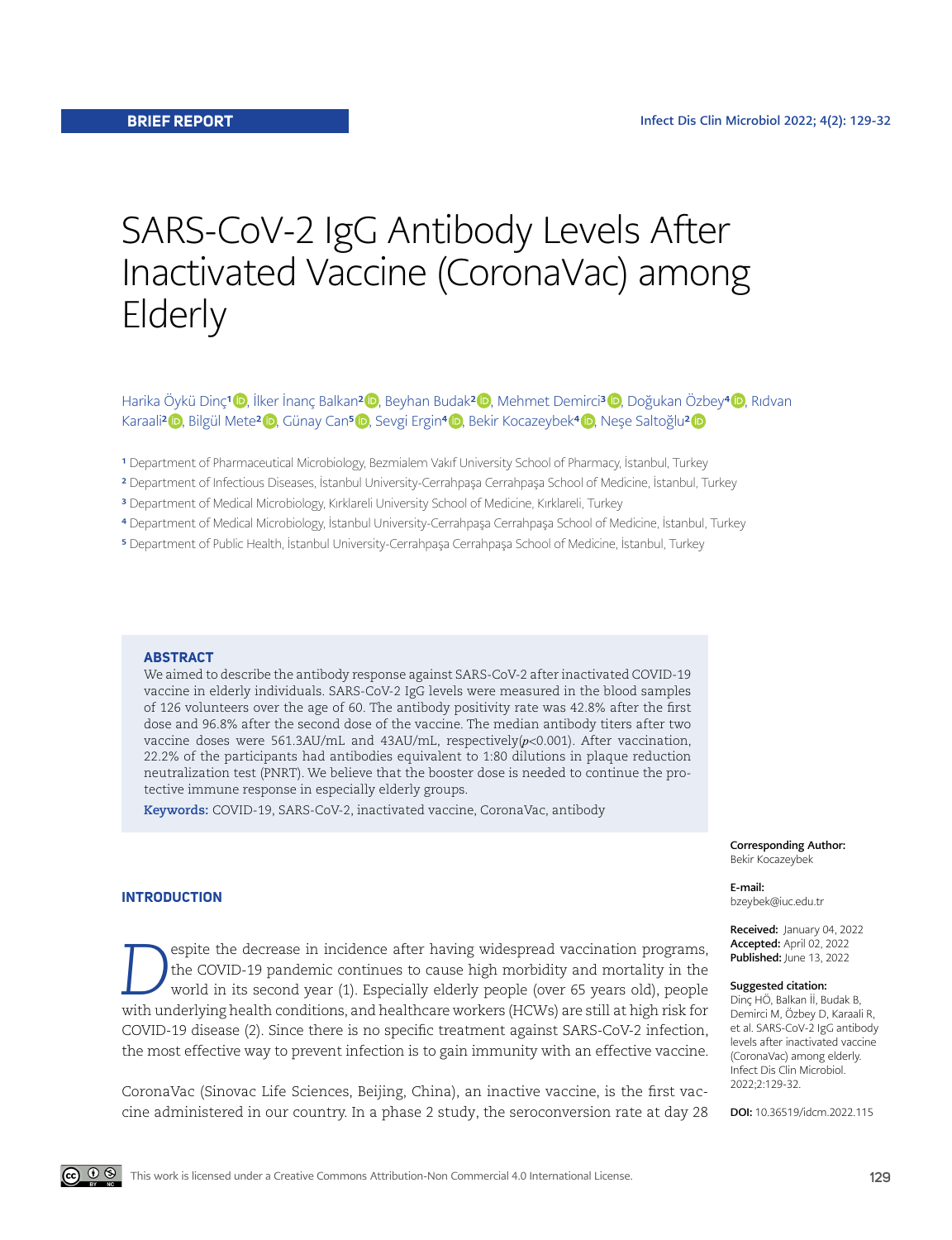after CoronaVac was reported 90.7% in the 1.5 µg group, 98% in the 3-µg group, and 99% in the 6-µg group (3). We aimed to describe the SARS-CoV-2 IgG response in blood samples taken 28 days after the first dose and 28 days after the second dose from the individuals aged between 60 and 90 years who applied to our vaccine center for the administration of SARS-CoV-2 inactivated vaccine.

## **MATERIALS AND METHODS**

The 156 volunteers aged 60-90 years, who received the first dose of CoronaVac (Sinovac Life Sciences, Beijing, China) vaccine between January 14, 2021, and February 22, 2021, and the second dose of CoronaVac vaccine between February 11, 2021, and March 22, 2021, were included. At various stages, 30 volunteers left the study voluntarily. It was planned to collect peripheral blood samples from the participants 28 days after the first dose (i.e., before the second dose) and 28 days after the second dose to determine the SARS-CoV-2 IgG levels. Demographic information of all participants (age, gender, history of COVID-19, presence of comorbidities, etc.) was recorded in the follow-up form. A chemiluminescent microparticle immunoassay (CMIA)-based test (AR-CHITECT IgG II Quant test, Abbott, USA) that quantitatively detects IgG antibodies specific to the RBD (receptor binding domain)/S1 region was used in the analysis of blood samples. The results obtained from all sera included in the study were evaluated as arbitrary unit/mL (AU/mL). The concentrations obtained as AU/mL were converted into the World Health Organization's (WHO) international standard for anti-SARS-CoV-2 immunoglobulin "binding antibody unit (BAU/mL)" by multiplying with the correlation coefficient of 0.142 (4). According to this, concentrations of 50 AU/mL or 7.1 BAU/mL and above were considered positive. In addition, a concentration of 1050 AU/mL, which was reported to be 100% compatible with the plaque reduction neutralization test (PRNT), was associated with a 1:80 dilution of PRNT(5).

# Statistical Analysis

The Statistical Package for Social Sciences (SPSS) version 21.0 (IBM Corp., USA) was used for analysis. Qualitative data were presented as numbers and percentages, and quantitative data as mean and standard deviation. Chi-square test and Fisher's exact test were used in the evaluation of qualitative data, Student's test, Mann Whitney U test, and Kruskal Wallis test were used in the comparison of quantitative data, Spearman analysis was used in correlation analysis. The *p*<0.05 was considered as statistical significance.

# **RESULTS**

Of the 126 participants included in the study, 66 (52.4%) were female, 60 (47.6%) were male, mean age was 69.43±5.4 (minimum 60, maximum 90 years). While no comorbidity was found in 45 (35.7%) of the participants, there were at least one comorbidity in 81 (64.3%) participants. None of the participants had a prior history of COVID-19. The antibody positivity rate was 42.8% 28 days after the first dose of vaccine, and 96.8% after 28 days after the second dose of vaccine. Four participants did not develop an antibody response (Table 1). The mean age of these patients is 72.5, and two of them had hypertension.

After two doses of vaccination, 22.2% of the participants had antibodies above 1050 AU/mL titer, which is equivalent to 1:80 dilutions in the plaque reduction neutralization test. Antibody response was not statistically significant between genders. While the median antibody titer of the participants was 43 AU/mL (Interquartile range [IQR]%:17.2-101.6) after the first dose of the vaccine, a statistically significant increase was observed after the second dose, with 561.3 AU/mL (IQR%:270.8-979.2) (*p*<0.001). When the antibody titers after the first and second dose were evaluated in terms of the presence of comorbidity, no significant difference was found.

# **HIGHLIGHTS**

- Two doses of inactivated CoronaVac vaccine have produced effective humoral immunity.
- When evaluated for neutralizing antibodies, the rate of titers equivalent to 1:80 is quite low.
- In this critical phase of the pandemic, where we are facing the dominance of the Omicron variant after Delta, booster doses will be necessary.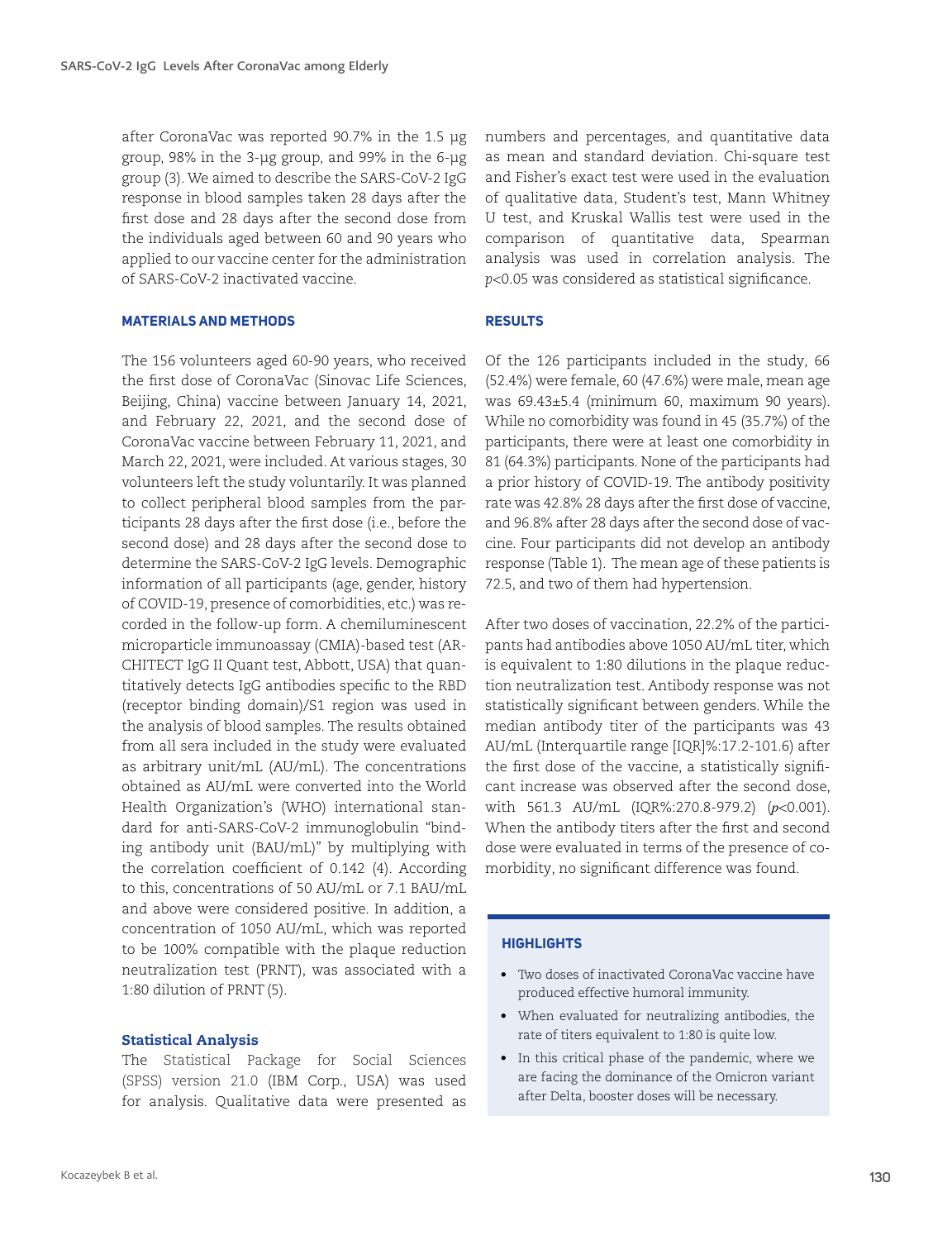| Study group                                                   | $n = 126$ (%) |
|---------------------------------------------------------------|---------------|
| SARS-CoV-2 IgG after first dose of CoronaVac vaccine (AU/mL)  |               |
| Negative (<50 AU/mL)                                          | 54 (42.9)     |
| Positive (≥50 AU/mL)                                          | 72 (57.1)     |
| SARS-CoV-2 IgG after second dose of CoronaVac vaccine (AU/mL) |               |
| Negative (<50 AU/mL)                                          | 4(3.2)        |
| Positive (≥50 AU/mL)                                          | 122 (96.8)    |
| SARS-CoV-2 IgG after first dose of CoronaVac vaccine (AU/mL)  |               |
| <1050 AU/mL                                                   | 119 (94.4)    |
| $\geq$ 1050 AU/mL                                             | 7(5.6)        |
| SARS-CoV-2 IgG after second dose of CoronaVac vaccine (AU/mL) |               |
| $<$ 1050 AU/mL                                                | 98 (77.8)     |
| $\geq$ 1050 AU/mL                                             | 28 (22.2)     |

**Table 1.** Evaluation of the antibody results of the participants after the first and second dose vaccines as percentages.

# **DISCUSSION**

It was determined that 96.8% of the elderly individuals participating in our study developed Anti-SARS-CoV-2 IgG positivity with two doses of inactivated vaccine, but neutralizing antibody titer equivalent to 1/80 PRNT level was detected only in 22.2%.

When Karameşe et al. (6) examined the antibody titers with QuantiVac anti-SARS-CoV-2 enzyme-linked immunosorbent assay (ELISA) (IgG) (Euroimmun AG, Lubeck, Germany) in their study with 235 people aged 65 and over who were administered CoronaVac vaccine, they found the antibody titers to be 37.70±57.08IU/mL after the first dose, and 194.61±174.88IU/mL after the second dose. When they examined those below the 25.6 IU/mL value determined as negative by WHO in the same study; stated that they found this rate to be 57.02% after the first dose and 11.48% after the second dose. They stated that 120 of the 235 people included in the study had at least one comorbid condition and that the effect of diabetes mellitus (DM) on the antibody level was statistically significant (6). Our findings were similar to findings of the report by Karameşe et al., although they detected a statistical correlation between DM and antibody level only among comorbidities, no such correlation was found in our study. This may be due to the lower number of patients with DM in our study.

Our knowledge about vaccines is that the response would be lower among obese people, both in case of vaccination and exposure to infections (7). However, regarding SARS-CoV-2, the vaccine efficacy data of three FDA-approved SARS-CoV-2 vaccines (Pfizer-BioNTech, Moderna, and Johnson & Johnson) in obese and non-obese individuals in multicenter and large-participation studies did not report the difference (8). Malavazos et al. (7) found that abdominal obese individuals without a history of COVID-19 and vaccinated with BNT162b2 mRNA vaccines (Pfizer-BioNTech) produced a lower antibody response, however overweight individuals produced higher antibody titers, similar to our results after the first vaccination. However, no statistically significant results were obtained between non-obese individuals and obese individuals who were vaccinated with the CoronaVac.

In the study of Seyahi et al. (9), when they detected the antibody levels after the 2nd dose using the Elecsys kit in 47 people aged 65 and over, whom they included in the study as a control group, they reported that 14.9% of these individuals have a high antibody titer above 250 U/mL, a moderate antibody titer in the range of 117-250 U/mL in 19.1%, and a low antibody titer below 117 U/mL in 66% of the study population. In another study conducted among 24 HCWs over 60 years of age without a prior history of COVID-19 infection, an antibody response at the level of 38.2 AU/ mL was detected in 9 (37.5%) of the participants 28 days after the CoronaVac vaccine. In the same study, 21 days after the second dose, they reported that 22 (95.7%) of them produced an antibody response at the level of 733.5 AU/mL (10). The findings of these reports were similar to the results of our study.

The lack of the pre-vaccine antibody titers was one of the limitations of our study. On the other hand, our study is important in terms of comorbidity, equal distribution between groups in terms of gender and BMI, the absence of a history of COVID-19 infection of the participants, and the antibody response levels to the vaccine in elderly people who were vaccinated with inactive SARS-CoV-2 vaccine for two doses.